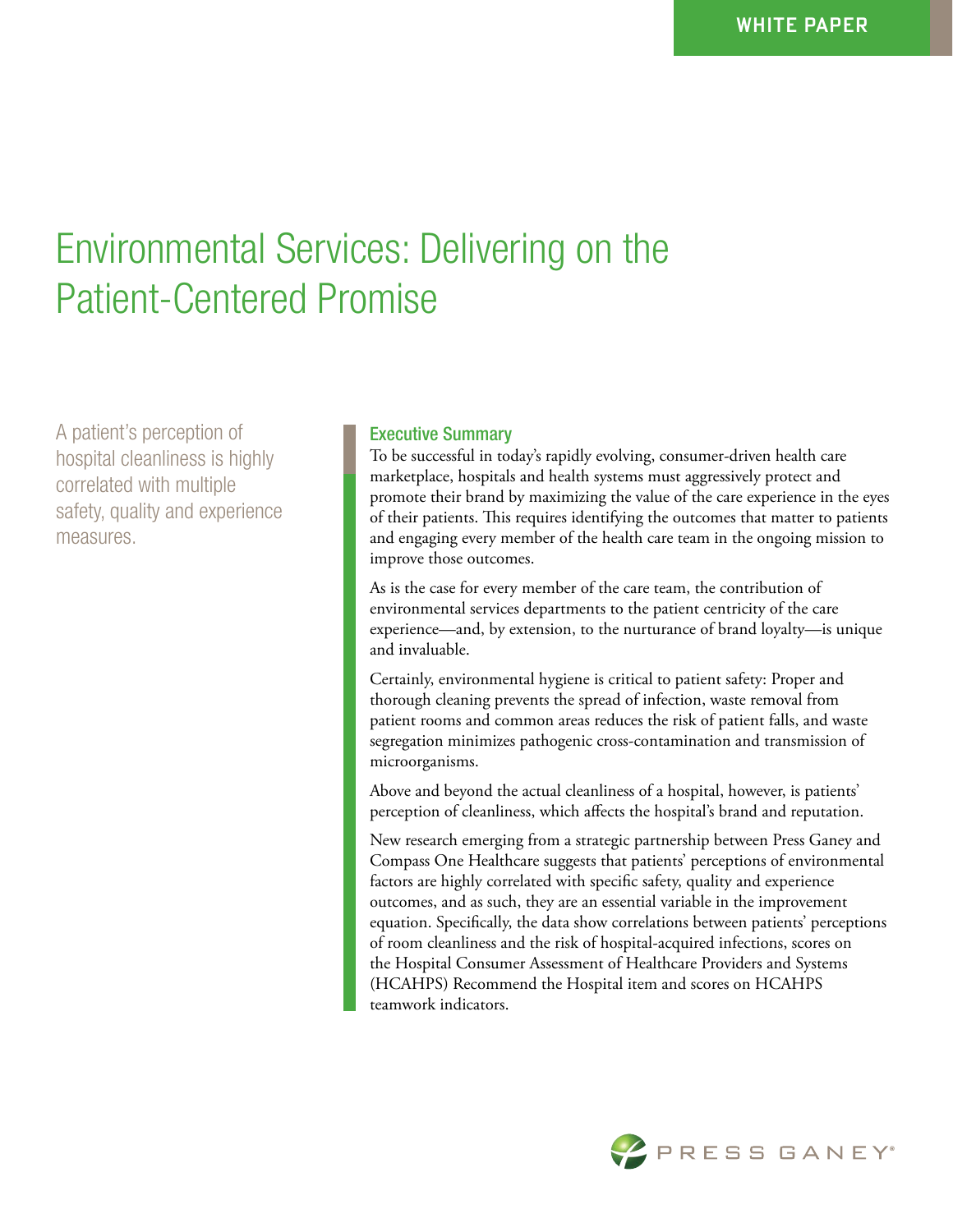These data, particularly the link between patients' perceptions of cleanliness and the risk of hospitalacquired infections, indicate that patients know clean when they see it. Further, the fact that patients are more likely to recommend a hospital they perceive to be clean suggests that cleanliness is an outcome that matters to them, and as such, it is an important improvement target. For this reason, environmental services departments should

- Understand, communicate and take pride in the important role they play in patient safety and clinical quality improvement efforts
- Consistently assess and improve cleaning methods and procedures to ensure a pathogen-free environment and prevent the transmission of bacteria, viruses and other sources of infection
- Continually employ audit practices that measure the actual cleanliness of high-touch surfaces
- Promote staff accountability for cleanliness and encourage self-audit procedures

#### Introduction

Today more than ever, health care is a team sport, making effective collaboration among every staff member who is directly or indirectly involved in delivering patient care a strategic necessity. Each member of the team contributes to the whole of the enterprise in a meaningful and valuable way.

Environmental services (EVS) staff members play a key role in helping the health care team fulfill these expectations by reliably maintaining a safe, clean care environment; projecting friendliness and caring in routine interactions with patients and families; and communicating and collaborating with the health care team to ensure that patients' needs are being met.

### **EVERY TEAM MEMBER CAN MAKE A DIFFERENCE**

Justin Groves was a young, promising front-line caregiver at Providence Hospital in Columbia, S.C., when his life was cut short in an automobile accident. At Justin's funeral, the church was overflowing with family and friends who had come to pay their respects to his family. Following an emotional service, the pastor asked whether anyone in the room wanted to say a few words to honor Justin's memory. In the back of the room, one of Justin's former colleagues, a nurse, stood up and talked about what an incredible young man he was and how everyone had enormous respect for him. Another nurse described how Justin was always friendly and would take time to stop in and say hello.

Probably most powerful of all, an elderly woman rose and told the mourners she had recently been a patient at Providence. Although she had never met Justin outside of the hospital, she recognized his picture in the obituaries and remembered how Justin came back to check on her following his shift one day. He had realized she had no family and he wanted to make sure she was okay.

These are testaments that answer the common question of "why" people enter the health care field. Justin's colleagues and patients recognized him as someone who captured the human spirit and cared about his fellow caregivers and the people he supported. What makes this story particularly compelling is that Justin, who worked as a contracted patient transporter at Providence, was only 19 years old, yet he left such an important mark on the hospital.

Justin had an immediate impact on his fellow caregivers; he was recognized not only for his ability, but also for his commitment to patients. At age 19, without an advanced degree, title or initials after his name, he wasn't a clinical caregiver, but he was an engaged caregiver who saw his role in health care as being about much more than just transporting patients around the hospital. He understood that what he did mattered, and he knew the simplest of actions might have a lasting impact on a patient.

Also remarkable to this story is how the nursing staff and patients recognized Justin as an essential member of the team. In health care, we know teamwork is a critical component of what makes our work successful. Patients know this, too, and they place a high value on it; they recognize when it is not present and know this degrades not only their experience of care, but the safety and quality of that care as well.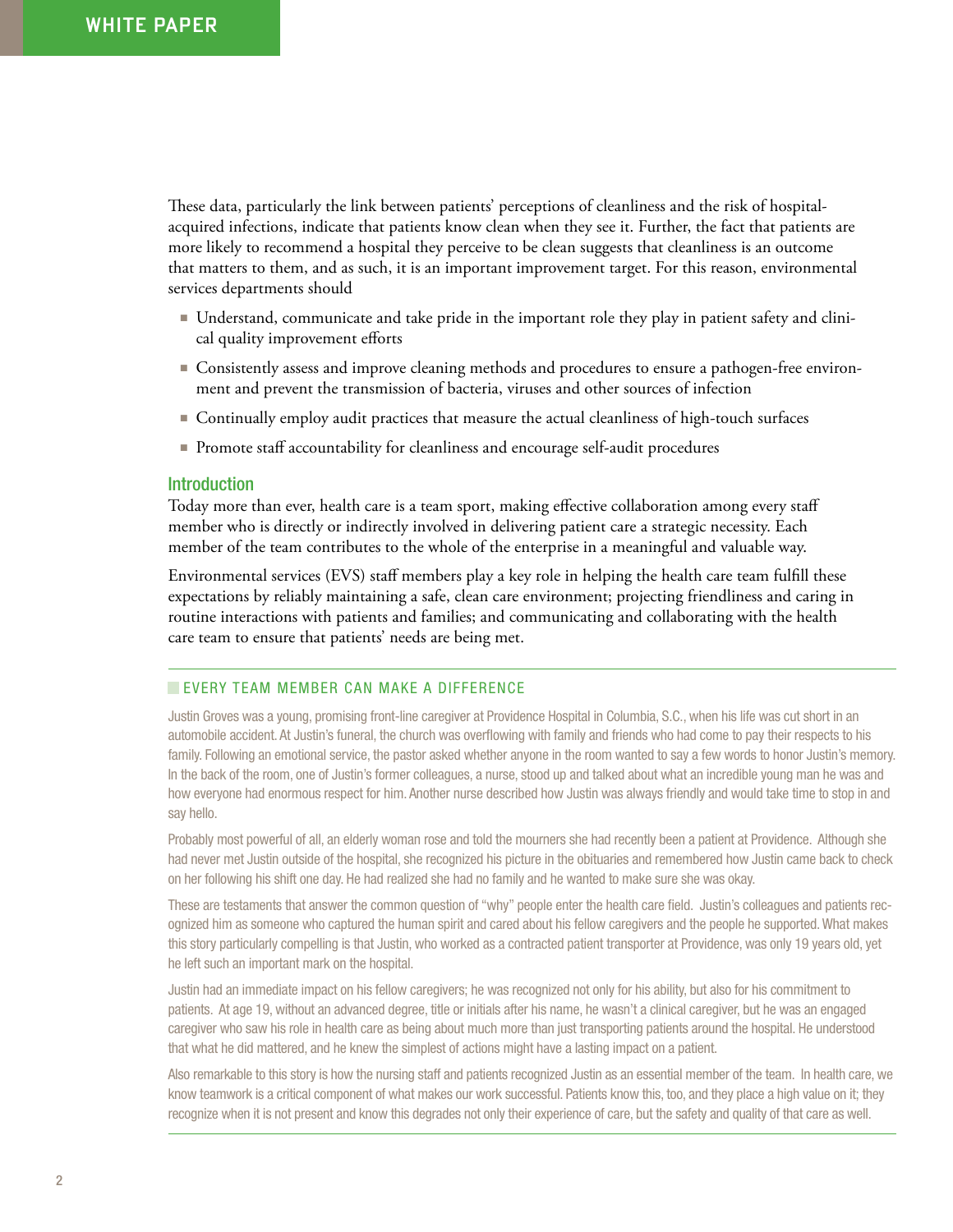New research indicates that patients' perception of hospital cleanliness in particular is a lever for multiple quality and experience outcomes, making it an important improvement target. Specifically, the data show that patients' perception of hospital cleanliness is highly correlated with the risk of hospital-acquired infections (HAIs) as well as HCAHPS indicators of both patient loyalty and teamwork. In other words, patients know clean when they see it, and it's important to them.

## Targeting Hospital-Acquired Infections

Patients are not merely impressed by shiny floors, clean bathrooms and clutter-free common areas. They expect this level of cleanliness, and they perceive it as a minimum requirement for safe, high-quality care.

With heightened concerns and awareness regarding HAIs, patients and family members understand why a sanitary environment is important to their healing and recovery, and survey feedback about their perception of cleanliness can serve as an early warning system for HAIs, new research has shown.

The results of an analysis of HCAHPS patient experience of care metrics and the incidence of specific HAIs as reported to the Centers for Medicare & Medicaid Services (CMS) for the year ending June 30, 2014 show a relationships between patients' perception of cleanliness and HAIs (Figures 1 and 2).

**Figure 1**



#### MRSA INFECTIONS ARE HIGHEST IN THE HOSPITALS VIEWED AS LEAST CLEAN

Specifically, the data show a clear correlation between patients' perception of cleanliness as measured by the HCAHPS question "How often were your room and bathroom kept clean?" and the incidence of Methicillin-resistant Staphylococcus aureus (MRSA) and Clostridium difficile (C. diff.). Hospitals that scored in the highest quintile for cleanliness had, on average, the lowest number of reported infections. Similarly, hospitals where patients reported lower cleanliness scores tended toward higher infection rates.

These findings have broad implications for patients' perceptions of their hospital stay. In qualitative interviews and focus groups, patients often described their assessment of cleanliness as an important barometer of the quality of care overall. "If they can't keep the hospital clean, what other things that I can't see might also be neglected?" was a common sentiment expressed by patients.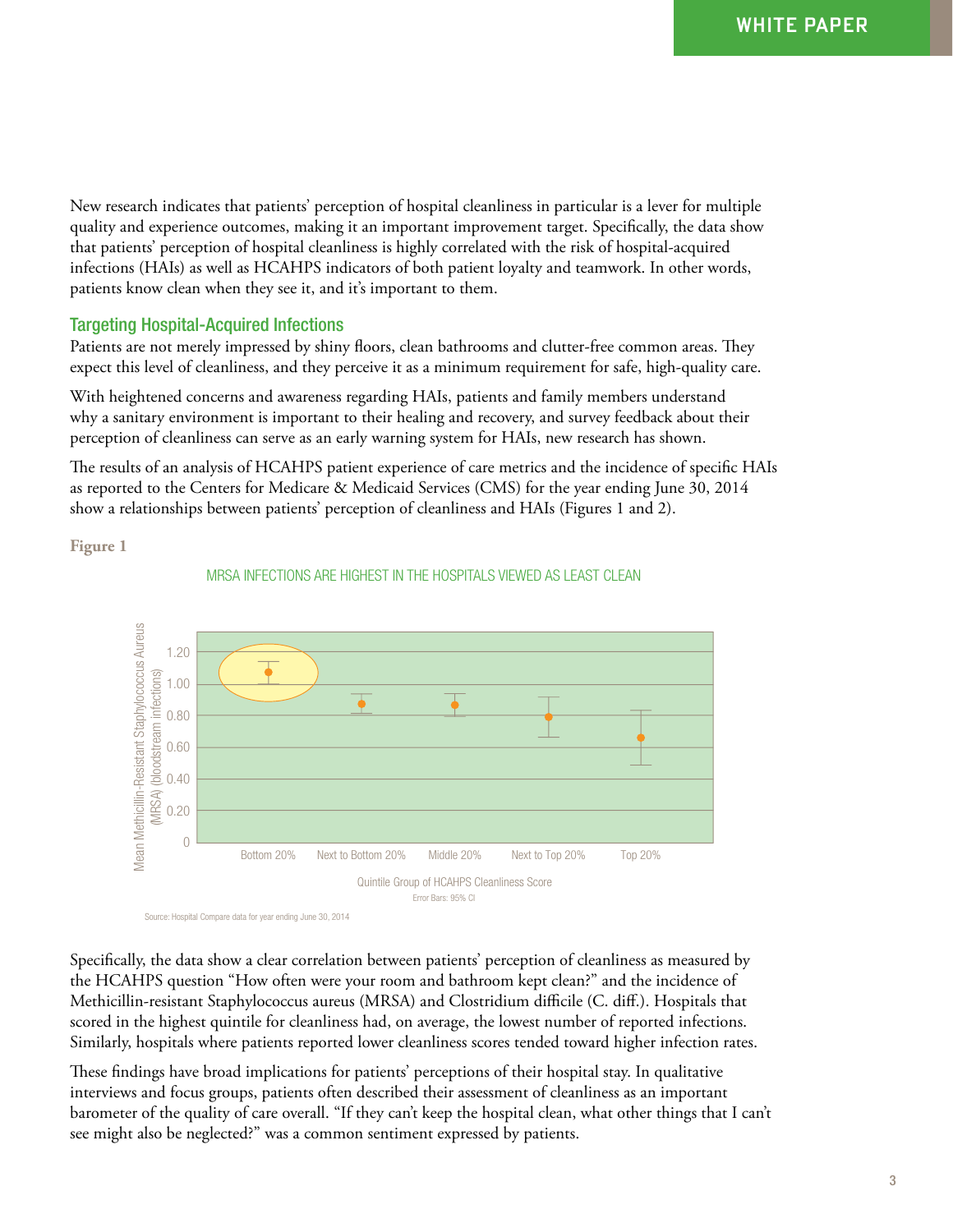**Figure 2**



INTESTINAL INFECTIONS (C. DIFF.) ARE LOWEST WHEN PERCEPTIONS OF CLEANLINESS ARE THE HIGHEST

The strong correlation between patients' perception of cleanliness and HAI rates supports the idea that patients can, at some level, judge actual cleanliness—a finding that validates the important role EVS staff members play in patients' evaluation of their hospital experience.

The relationship also represents an important improvement target. Hospitals can boost outcomes on both measures by doing the following:

- Making the consistent assessment and improvement of cleaning methods and procedures an operational priority to ensure a sanitary environment and prevent the spread of infection
- Recognizing the important role EVS staff members play in patient safety and clinical quality improvement efforts
- Implementing ongoing audit practices to evaluate cleanliness and fidelity to established best practices

#### Driving Patient Loyalty

If a patient's perception of room cleanliness is correlated with a hospital's overall HAI rate, then it follows that it also affects the hospital's overall reputation and, importantly, patient loyalty.

In a CHAID (Chi-square Automatic Interactive Detector) analysis, an analytical technique that determines how variables best combine to explain the outcome of a dependent variable, researchers identified the factors that together explained the greatest variation in patients' willingness to recommend an institution to friends and family, which is considered a proxy for patient loyalty (Figure 3).

The analysis showed that the third most influential question explaining patients' willingness to recommend the hospital, behind the questions asking whether doctors and nurses listened carefully, was "How often were your room and bathroom kept clean?" Among patients who reported that nurses and doctors always listened well and the room was always kept clean, 90% of respondents would highly recommend the facility.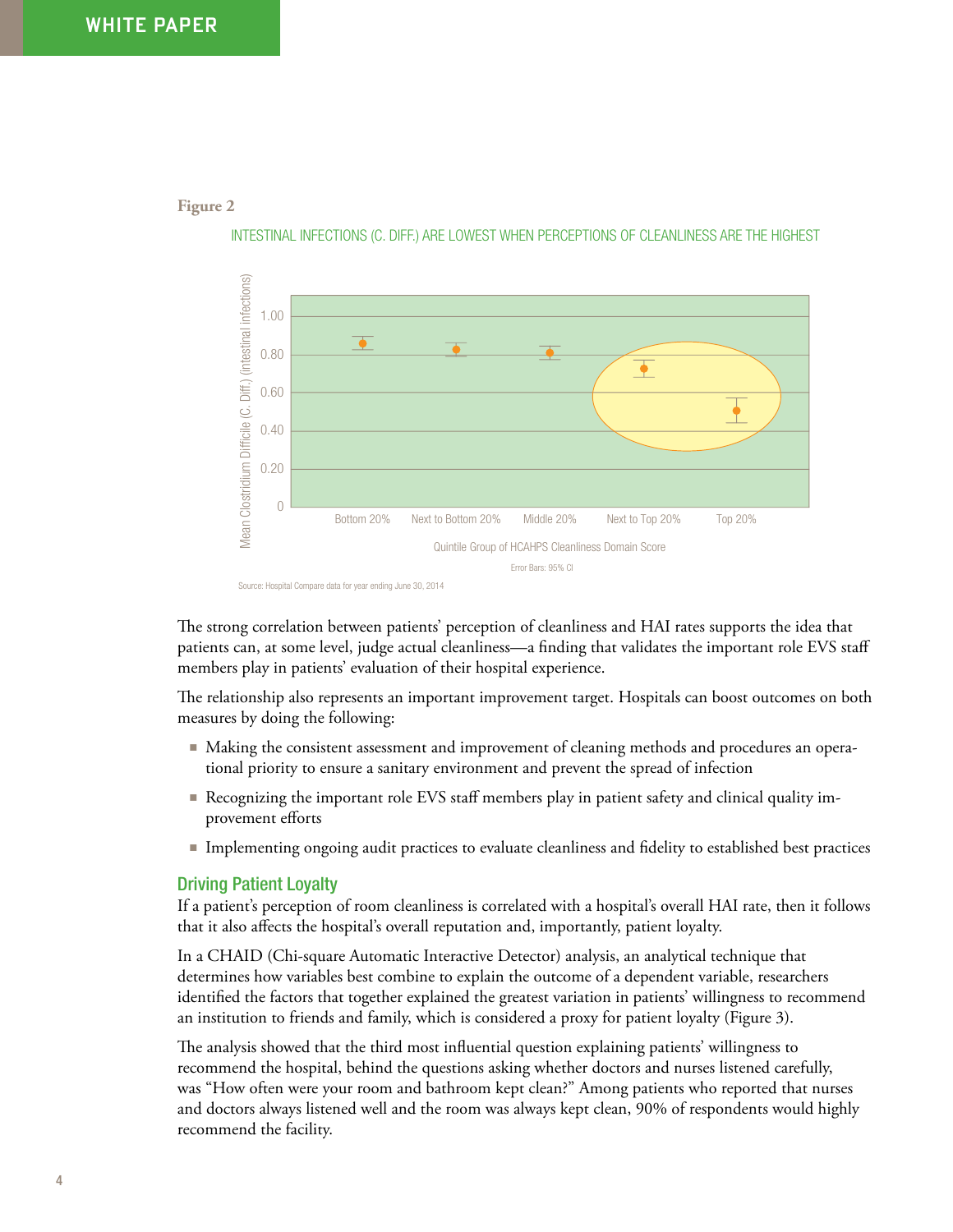### **Figure 3**

#### CLEANLINESS BECOMES A DIFFERENTIATING FACTOR FOR HIGH-PERFORMING HOSPITALS IN WHICH LISTENING ALREADY OCCURS



This analysis has significant implications for better understanding how the perception of cleanliness fits into patients' decision rubric when evaluating health care provider experiences. When patients feel they have been heard and their concerns have been understood, hospital cleanliness rises to the top of their additional concerns.

The connection between patients' and families' perceptions of cleanliness and their perceptions of a hospital's reputation makes sense. Patients expect hospitals to be clean, and while they are not always able to judge care delivery on the elements that medical professionals use, they utilize surrogate measures such as cleanliness to help them decide how well hospitals are doing.

Imagine the practical reality of these observations. When family members visit their loved one in the hospital, if the room and hallways appear cluttered or dirty, the expectation that the hospital is a sanitary place will be diminished, leaving the visitors to question how well the hospital performs in other areas.

#### Perceptions of Cleanliness and Teamwork Go Hand in Hand

For hospitals working to improve the actual and perceived cleanliness of the care environment, operational practices are central to these efforts. Decisions such as the cleaning agents that are most effective in eliminating bacteria and how frequently "deep cleaning" should occur at times when the room is unoccupied are relatively straightforward.

In addition to these operational practices, patients' perception of cleanliness is correlated with other patient experience factors. As illustrated in Figure 4, among the HCAHPS survey domains, Staff Responsiveness and Nurse Communication are most highly correlated with perception of cleanliness. These findings align with research in the literature that cites the importance of teamwork in delivering an exceptional patient experience, promoting a culture of safety and contributing to other quality metrics, including those related to the care environment.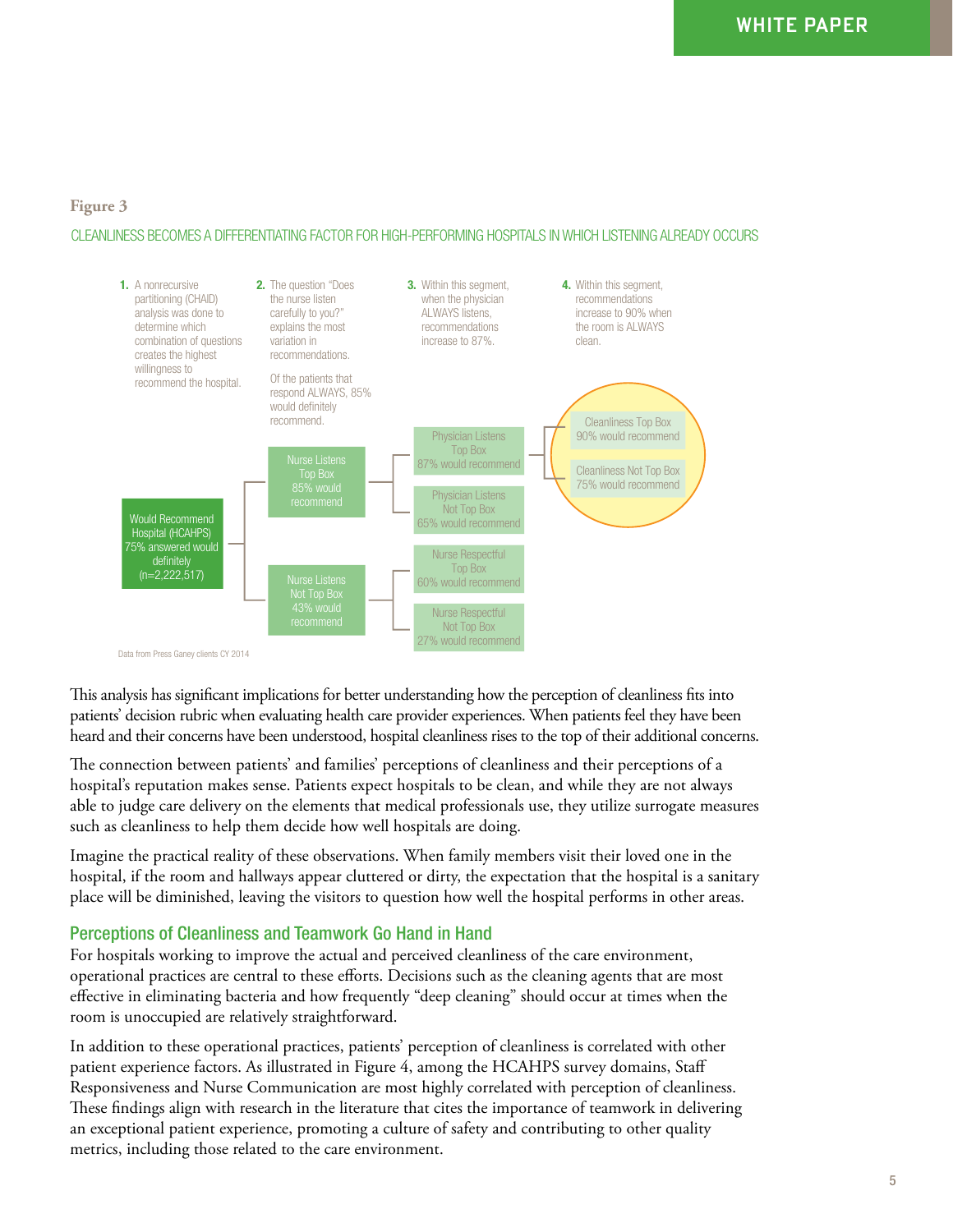

**Figure 4**

CORRELATION OF CLEANLINESS DOMAIN WITH OTHER HCAHPS DOMAIN SCORES

Interviews with hospital leaders and front-line staff provide additional insights into why teamwork is so critical in improving cleanliness. Nursing, EVS and other operational leaders often remark that it requires effort on the part of the entire team to improve cleanliness, including effective hand-sanitizing practices, appropriate disposal of medical waste and even the basic task of picking up after oneself. Additionally, the communication with and support of EVS staff members by clinical colleagues affects the way they view their work, their morale and their productivity.

The identification of patients' perception of teamwork as a critical differentiator reinforces the importance of ensuring that everyone who directly or indirectly influences patient care has an important role in determining the quality of that care.

Previous studies have shown that teamwork indicators are among the most highly correlated with overall patient experience, and as such, they represent a key improvement opportunity across departments. The fact that EVS staff members are geographically dispersed and spend the majority of their working hours isolated from their department colleagues presents unique challenges, but hospital leadership and department managers can help teams overcome these challenges through the adoption of best practices, including the following.

- Making sure EVS employees are recognized as important members of the department/unit where they primarily clean, not just the EVS department. This can be achieved through the promotion of supportive, positive interactions with nurses and other clinical professionals with whom they interact daily.
- Involving the EVS staff in regular department meetings, including huddles at the beginning of every shift, training and development sessions, and monthly staff meetings. This is critical to maintaining morale and keeping the team connected.
- Encouraging frequent rounding and observation on units by EVS managers. Rounding with nursing and other ancillary services managers at least monthly demonstrates shared responsibility and models the power of constructive relationships to the front-line staff.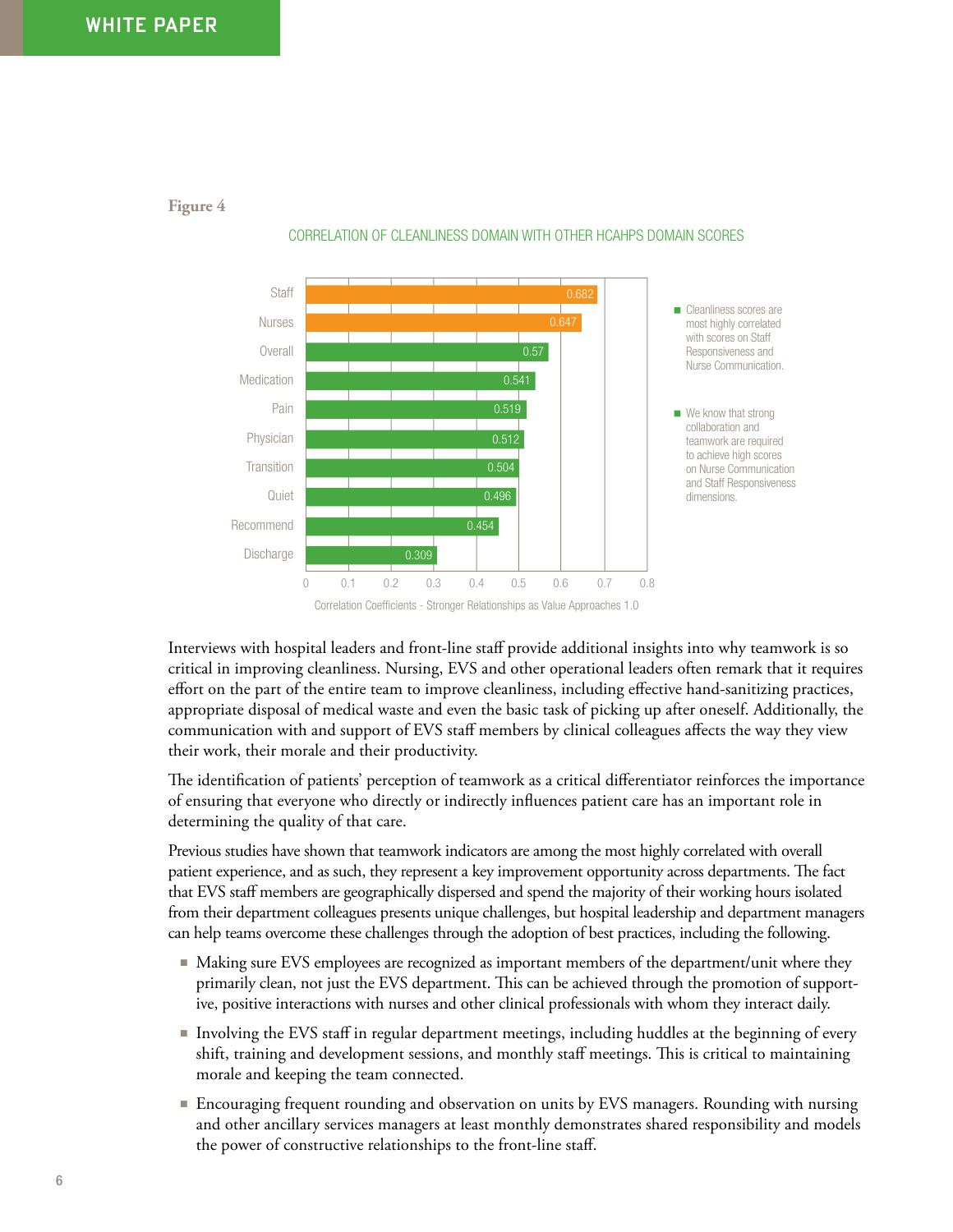## **Conclusion**

The clear correlation between patients' perception of cleanliness and multiple safety, quality and experience measures demonstrates that cleanliness is an outcome that matters to patients. It is also an outcome that exerts an influence on patients' overall perception of the care experience.

For this reason, hospitals seeking to distinguish themselves from the competition should look for opportunities to help EVS staff members understand how the physical environment can influence the patient experience, and they should offer support, education and resources for addressing deficiencies that might be obstacles on the journey to patient-centered excellence.

In this regard, hospital leaders and department managers should

- Recognize and value EVS workers as stakeholders in the delivery of safe, effective, quality care
- Consistently identify and employ evidence-based guidance and practices in EVS to optimize the cleanliness and perceived cleanliness of hospital rooms and common areas
- Reinforce accountability for service excellence among the EVS staff
- Foster a culture of teamwork, communication and collaboration between the EVS staff and the rest of the caregiving team

By considering the people, processes and places that affect the patient experience, health care leaders can help their organizations meet important performance goals and build and sustain patient loyalty.